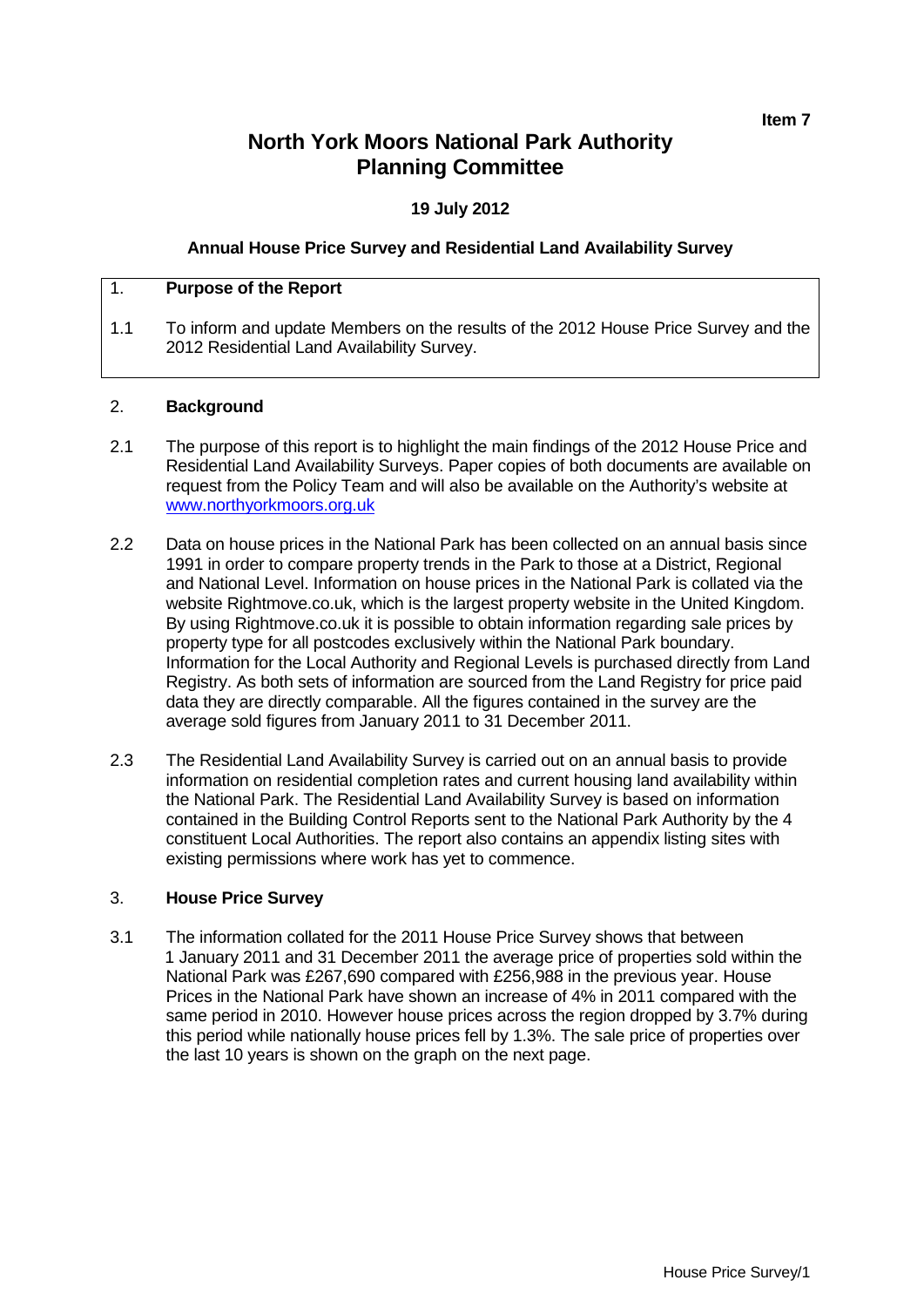

- 3.2 The House Price Survey found that the number of properties sold in the National Park between 1 January and 31 December 2011 was 213, which is a 2.7% decrease on the 219 units that were sold in 2010 and remains significantly lower than the 418 units sold in 2007. Nationally in the last six months of 2010 sales volumes had decreased by 0.8% compared to the previous year.
- 3.3 The table below breaks down sales volume into price bands and as can be seen the majority of properties sold in the North York Moors National Park during 2011 were within the £150,000 to £199,999 price band.

|                      |                 | Semi            |                 |                | Percentage of         |  |
|----------------------|-----------------|-----------------|-----------------|----------------|-----------------------|--|
| <b>Price Band</b>    | <b>Detached</b> | <b>Detached</b> | <b>Terraced</b> | <b>Flat</b>    | <b>Housing Market</b> |  |
| <b>Under £99,999</b> | 0               | $\mathbf 0$     | $\overline{7}$  | 1              | 3.8%                  |  |
| £100,000 to          |                 |                 |                 |                |                       |  |
| £149,999             | 3               | 9               | 6               | $\overline{2}$ | 9.4%                  |  |
| £150,000 to          |                 |                 |                 |                |                       |  |
| £199,999             | 6               | 16              | 22              | 0              | 20.7%                 |  |
| £200,000 to          |                 |                 |                 |                |                       |  |
| £249,999             | 13              | 15              | 8               | 0              | 16.9%                 |  |
| £250,000 to          |                 |                 |                 |                |                       |  |
| £299,999             | 14              | $\overline{7}$  | $\overline{2}$  | $\mathbf 0$    | 10.8%                 |  |
| £300,000 to          |                 |                 |                 |                |                       |  |
| £349,999             | 13              | 4               | $\overline{2}$  | $\mathbf 0$    | 8.9%                  |  |
| £350,000 to          |                 |                 |                 |                |                       |  |
| £399,999             | 20              | 5               | 1               | 0              | 12.2%                 |  |
| £400,000 to          |                 |                 |                 |                |                       |  |
| £449,999             | 16              | $\Omega$        | $\overline{2}$  | 0              | 8.5%                  |  |
| £450,000 to          |                 |                 |                 |                |                       |  |
| £499,999             | 9               | 1               | 0               | 0              | 3.8%                  |  |
| £500,000 to          |                 |                 |                 |                |                       |  |
| £549,999             | 1               | $\Omega$        | 0               | 0              | 0.5%                  |  |
| £550,000 to          |                 |                 |                 |                |                       |  |
| £599,999             | 3               | $\mathbf 0$     | 0               | $\mathbf 0$    | 4.4%                  |  |
| £600,000 to          |                 |                 |                 |                |                       |  |
| £649,999             | $\mathbf 0$     | 0               | 0               | 0              | 0%                    |  |
| Above £650,000       | 4               | $\overline{0}$  | 0               | 0              | 1.9%                  |  |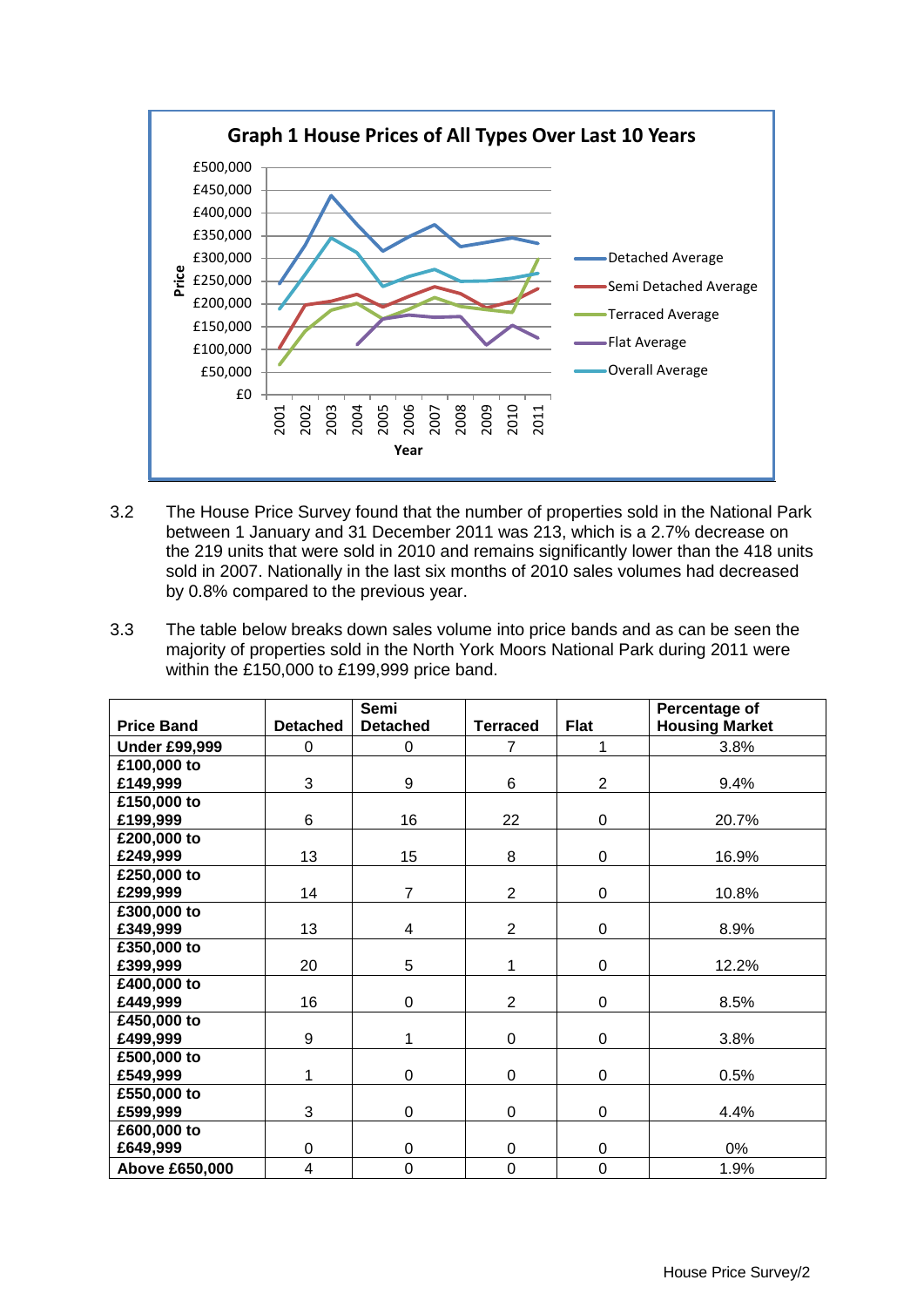3.4 The overall price of property remains comparably high as shown in the graph below, which illustrates sale prices in the North York Moors National Park compared with the constituent Local Authorities, North Yorkshire, regional and national figures and tends to indicate a premium for living within the National Park boundary.



3.5 Prices in the North York Moors National Park like other high demand areas such as London are continuing to increase while house prices elsewhere are continuing to fall. This is largely because of low level of properties coming onto the market and the number of people purchasing properties without a mortgage.

# 4. **Residential Land Availability Survey**

4.1 The results of the Residential Land Availability Survey show that between 1April 2011 and 31 March 2012 a total of 55 residential dwellings were completed of which 29 were affordable. This is significant rise in the 32 units that were completed within the same period the previous year.

## **Summary of Completed and Outstanding Planning Permissions for Residential Development Granted between 1April 1991 and 31 March 2012**

| Local<br>Authority<br>Area | Completions 1991 to 2012 |            |       | Sites where<br>building has<br>commenced | Sites with<br>permission<br>but not yet<br>started | Total<br>number of<br>units<br>completed |
|----------------------------|--------------------------|------------|-------|------------------------------------------|----------------------------------------------------|------------------------------------------|
|                            | <b>New Build</b>         | Conversion | Total |                                          |                                                    | and                                      |
|                            |                          |            |       |                                          |                                                    | outstanding                              |
|                            |                          |            |       |                                          |                                                    | 1991 to                                  |
|                            |                          |            |       |                                          |                                                    | present                                  |
| Hambleton                  | 48                       | 61         | 109   | 7                                        | 5                                                  | 121                                      |
| Ryedale                    | 109                      | 114        | 223   | 3                                        | 11                                                 | 237                                      |
| Scarborough                | 302                      | 353        | 655   | 344                                      | 7                                                  | 696                                      |
| Redcar and                 | 73                       | 24         | 97    | 0                                        | 1                                                  | 98                                       |
| Cleveland                  |                          |            |       |                                          |                                                    |                                          |
| <b>Total</b>               | 532                      | 552        | 1084  | 44                                       | 24                                                 | 1152                                     |

Note total figure only includes those where planning permission is extant

As can be seen from the table a total of 24 units have yet to begin construction while starts have been made on a total of 44 units.